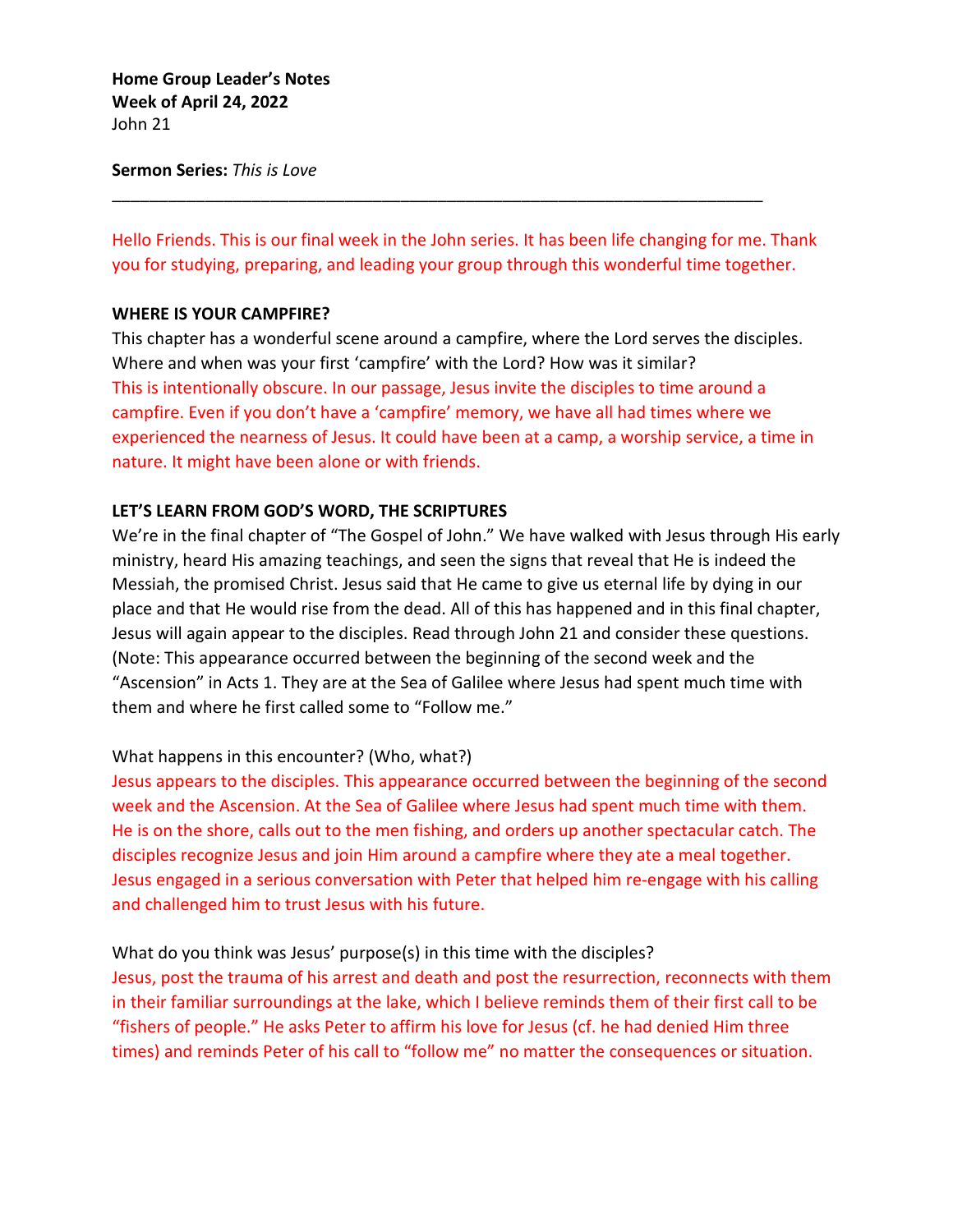Why might the disciples have been fishing?

- Waiting for Jesus to meet them
- To earn money for family
- To relieve the stress of the previous days
- Notes: Possibly Peter's boat, they were unsuccessful after fishing all night

Jesus called out, "Hey guys" and suggested that they cast their net to the right side of the boat. (vs. 5-6) Why do you think they followed His suggestion? What memories would this trigger? (See Luke 5:1-5)

This is a logical question but the answers are pure conjecture.

- They might have thought, 'Let's give it one last try. Can't hurt.'
- They might have been discouraged and looked for a distraction.
- They knew that Jesus told them to meet him there (Matthew 28), so why not go to the place where it all started
- Fishermen often think the next big catch is in the next place they cast.

Concerning memories, this is where some of them first dropped their nets and followed Jesus.

Also, something very similar to this happened when Jesus told them to cast their nets (Luke 5).

# How would you compare the responses of the disciples to seeing Jesus again?

John, first to recognize Jesus based on the catch.

Peter, eager to see Jesus, girded up and jumped in.

This left the other six to row back dragging the net (300 Lbs.?). They then joined Jesus by the campfire.

Peter dragged the net ashore by himself.

What happened around the campfire? What does this reveal about our Lord?

Jesus served the disciples again. This would have triggered reminiscence of times with Jesus in many places where he served others. Certainly, it would have reminded them of the Last Supper in John 13-16.

Our Lord again showed His love, compassion, care, and call.

What do you notice about the catch of fish? How was this relevant to Jesus' call and their life purpose? (See Mark 1:17; John 1:43. By the way, it was common for fishermen to count their catch.)

Many eye witness details are revealed:

- How the men responded
- The number of fish (153 is not meant to be a significant number. Fishermen commonly counted their fish as they were divided up and for sale)
- That the nets didn't tear
- Who brought the fish to the shore
- Who hauled the net onto the shore
- That Jesus had food cooking and that He told them to bring more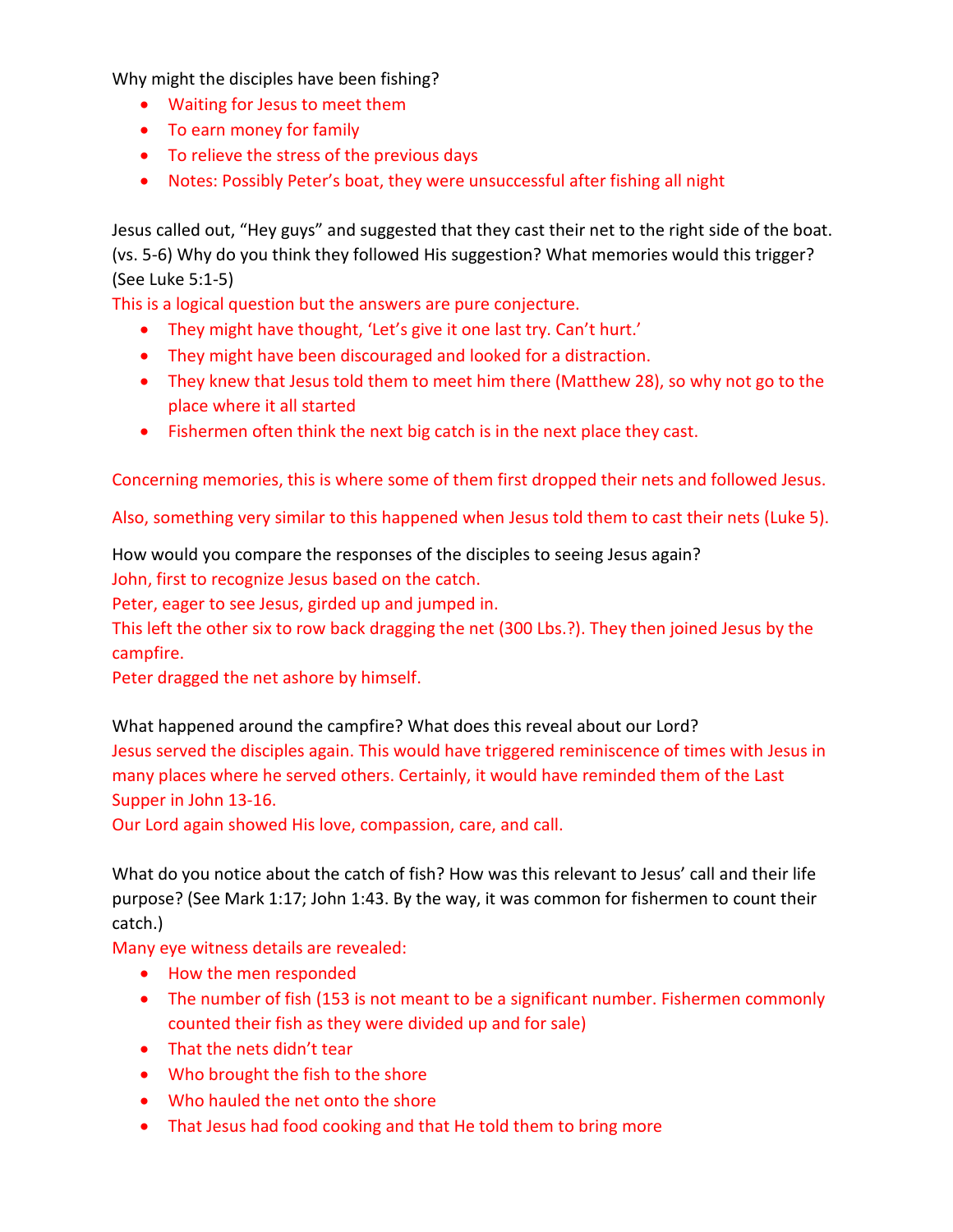I believe this reminded the disciples that now, their lives were given to following Jesus' call to make disciples, to be fishers of people, and that He was going to be with them and provide for them.

In verses 15-17, the focus moves from the group of disciples to one disciple, Peter. What happens in this encounter? (See also John 13:38) What do you notice about Jesus' questions? What was Jesus' goal?

Jesus does three things:

- 1) He presses Peter three times to have him say out loud that He does love Jesus. This harkens back to Peter's three denials in John 18.
- 2) Jesus reminds Peter of his calling to be a shepherd to God's sheep. (cf. "My sheep")
- 3) Jesus prophesies that Peter is going to die / give up his life serving Jesus, something that Peter said he would do in John 13:37.

Jesus' goal was to restore Peter to his call to be a disciple (follow me) and one who shepherds God's sheep. Peter needed both the affirmation and the recommission.

Jesus used a phrase that means 'Hey, listen up! I'm going to reveal a solemn truth' (vs. 18-19). What did Jesus reveal? How is this relevant to Peter in light of his statement in John 13:37? Jesus revealed that a day would come when Peter would be killed. Peter said that he would be willing to die for Jesus.

How did Peter respond to Jesus' prophecy? (20-21) How did Jesus respond to Peter's response? (22) Peter changed the subject to ask if this was true of John. He wanted to know John's future situation.

Jesus told Peter that John's situation was not to be his concern. Instead, Jesus reiterated two times His call to continue to follow / obey Me.

How would you describe the various aspects of Jesus' call on Peter's life? (15-22) Jesus met with Peter on the shore when Peter swam in. This would have been reassuring. Jesus asked Peter to confess His love for Jesus in front of the others. Jesus reminded Peter of His calling to feed and care for Jesus' sheep. Jesus prophesied Peter's future death in following Jesus Jesus reminded Peter that what is uppermost of importance was to follow Him

Jesus repeated His command "Follow Me" (Lit. "Keep on following me") and "You must follow me." (19, 22): How do these represent Jesus' purpose for Peter and the resolve that Peter would need?

Again, "Follow Me" is a summary of what Jesus said in John 15. Jesus told Peter that no matters what happens in life, Peter needed to put his complete trust in Him. Peter would need this resolve to obey to the end because his martyrdom was in the future.

How does the author, the Apostle John, conclude His gospel? (24-25) John spoke as an eye witness to the amazing things that Jesus said and did. This conclusion reminds us of his stated purpose in John 20:31.